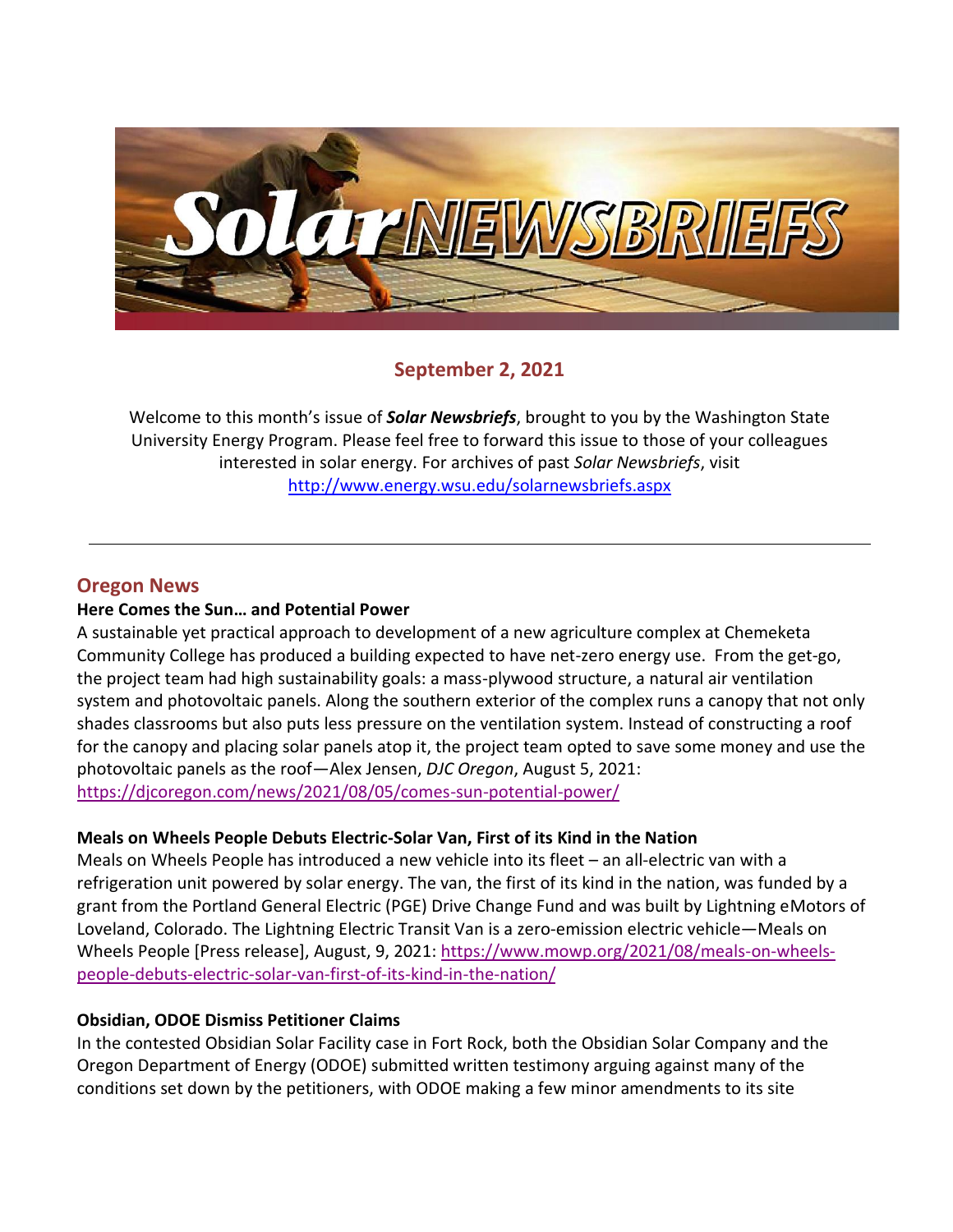application for Obsidian to follow. Several property owners filed a contested case with the Office of Administrative Hearings for the Energy Facility Siting Council against the proposed Obsidian Solar Project. The proposed Obsidian Solar Project would build a 400 megawatt facility on 3,921 acres in the Fort Rock area of Lake County—Kevin Winter, *Lake County Examiner*, August, 11, 2021: [https://www.lakecountyexam.com/news/obsidian-odoe-dismiss-petitioner-claims/article\\_49f132de](https://www.lakecountyexam.com/news/obsidian-odoe-dismiss-petitioner-claims/article_49f132de-fa12-11eb-92e7-57755c8a62f3.html)[fa12-11eb-92e7-57755c8a62f3.html](https://www.lakecountyexam.com/news/obsidian-odoe-dismiss-petitioner-claims/article_49f132de-fa12-11eb-92e7-57755c8a62f3.html)

#### **NLFR District #1 to Host Open House**

Prior to the almost \$4 million dollar remodel that began in March of 2019, no part of the Bob Everest Station 14 had a sprinkler system. Rob Dahlman, Fire Chief for North Lincoln Fire & Rescue District #1, is a proponent of residents having sprinkler systems in their homes if at all possible, but there was not even a system at the fire house. Now, they not only have a sprinkler system, but also a security system, a generator, solar panels, an elevator, an energy efficient furnace system with air scrubbers and so much more—Amber Deyo, *The News Guard*, August 10, 2021:

[https://www.thenewsguard.com/news/nlfr-district-1-to-host-open-house/article\\_239672d6-f92a-11eb](https://www.thenewsguard.com/news/nlfr-district-1-to-host-open-house/article_239672d6-f92a-11eb-a6a1-7b791424f26b.html)[a6a1-7b791424f26b.html](https://www.thenewsguard.com/news/nlfr-district-1-to-host-open-house/article_239672d6-f92a-11eb-a6a1-7b791424f26b.html)

#### **With the Growth of Renewable Energy, the Need for Trained Workers is Surging**

Renewable energy is the [fastest-growing energy source in the United States,](https://www.c2es.org/content/renewable-energy/) spiking 100% from 2000 to 2018 according to the Center for Climate and Energy Solutions. This momentum sees no end; by 2050, solar generation as an electricity source is projected to jump from 11% to 48% of total U.S. renewable generation. Forbes reports that the renewable energy industry has evolved into a large employer of talent because of these trends. Already, nearly 3.3 million Americans work in clean energy, outnumbering fossil fuel workers by 3-to-1—James Hill, *Portland Business Journal*, August 13, 2021: [https://www.bizjournals.com/portland/news/2021/08/13/with-the-growth-of-renewable-energy-the](https://www.bizjournals.com/portland/news/2021/08/13/with-the-growth-of-renewable-energy-the-need-for.html)[need-for.html](https://www.bizjournals.com/portland/news/2021/08/13/with-the-growth-of-renewable-energy-the-need-for.html)

#### **Solar Possibilities: Powering Your Home is Attainable + Affordable**

Central Oregon is blessed with abundant sunshine and long sunny summer days. It is one of the many lures that bring people there to relax on vacation and inspire many to consider relocating. Driving around Bend and neighboring communities, it's become observable that more residents are installing solar photovoltaic systems on their roofs, taking advantage of the plentiful sun and converting it into electricity to power their homes and even cars—Abbie and Rick Sams, *Bend Source Weekly*, August 18, 2021:<https://www.bendsource.com/bend/solar-possibilities/Content?oid=15226843>

#### **Can Oregon, Washington and British Columbia Learn to Share Renewable Power?**

March of 2019 opened with a deep chill across Cascadia. Arctic air poured south, jacking up energy consumption and straining energy supplies in Oregon, Washington and British Columbia. It conjured a "perfect" storm for the region's electricity grid—Peter Fairley, OPB, August 25, 2021: <https://www.opb.org/article/2021/08/25/investigatewest-can-west-learn-to-share-renewable-power>

#### **Washington News**

# **A Father and Son Complete a Solar-Electric Cruise to Alaska**

Since 2004, David Borton and his son Alex have had a vision, to sell solar-electric boats and prove their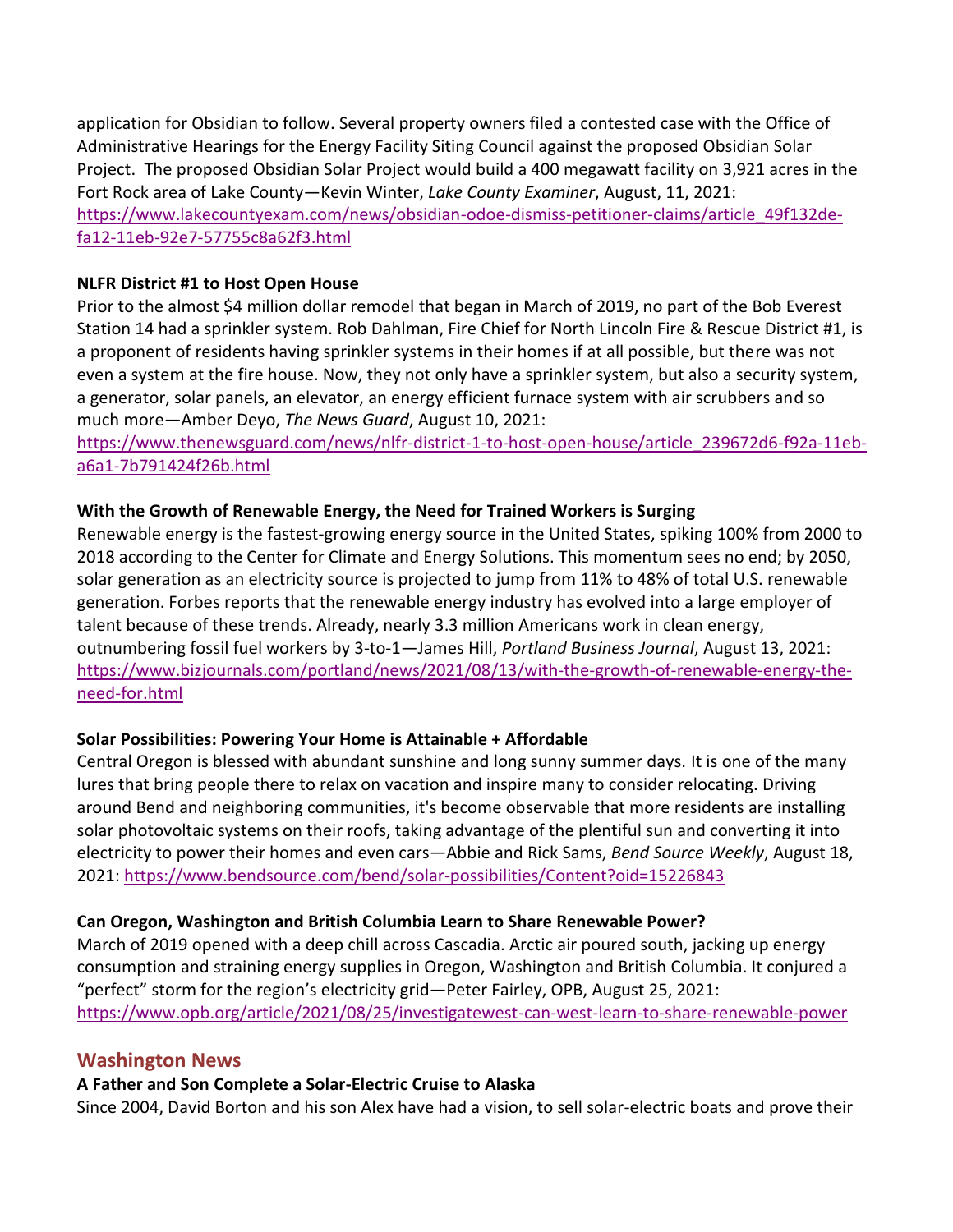viability. Their recent trip to Alaska may have just provided proof of concept. This summer, the two men, who sell electric-powered boats under the brand name Solar Sal, completed what they believe to be the first-ever solar-electric boat voyage from Bellingham, Washington, to Juneau, Alaska. They used their solar-electric 27-foot model that was designed and built by stitch-and-glue guru Sam Devlin of Olympia, Washington, and propelled by a Torqeedo electric drive system—Pim Van Hemmen, *Soundings*, August 6, 2021: [https://www.soundingsonline.com/news/a-father-and-son-complete-a](https://www.soundingsonline.com/news/a-father-and-son-complete-a-solar-electric-cruise-to-alaska)[solar-electric-cruise-to-alaska](https://www.soundingsonline.com/news/a-father-and-son-complete-a-solar-electric-cruise-to-alaska)

#### **South End Students Lead Push to Install Solar Panels at Highline High School**

Dozens of solar panels will eventually cover the roof of Highline High School's new building in Burien under a student-led plan to build the largest solar-power system ever at a South King County public school. Installation of the project would occur next year if the project meets its January 2022 fundraising deadline. Once complete, the 100-kilowatt solar array would not only produce clean electricity but also provide experiential, STEM-based learning opportunities for students, who could monitor the system's flow of energy in real time—Ben Adlin, *South Seattle Emerald*, August 16, 2021: [https://southseattleemerald.com/2021/08/16/south-end-students-lead-push-to-install-solar-panels-at](https://southseattleemerald.com/2021/08/16/south-end-students-lead-push-to-install-solar-panels-at-highline-high-school/)[highline-high-school/](https://southseattleemerald.com/2021/08/16/south-end-students-lead-push-to-install-solar-panels-at-highline-high-school/)

### **Multi-Site Solar Project Moving Ahead in Kittitas Valley**

Crews are at work throughout the Kittitas Valley making progress on a multiple-site solar project that has been the subject of much contention over past years with local residents. Seattle-based TUUSSO Energy was given approval by the Washington State Energy Facility Site Evaluation Council in June to begin construction on the Columbia Solar Project. The project, originally planned for five sites spread out within the Kittitas Valley, has been reduced to three. In a monthly progress update provided to EFSEC on Tuesday, TUUSSO Energy CEO Owen Hurd said progress is moving along at a swift pace at all three sites within the valley—Karl Holappa, *Daily Record*, August 18, 2021:

[https://www.dailyrecordnews.com/news/multi-site-solar-project-moving-ahead-in-kittitas](https://www.dailyrecordnews.com/news/multi-site-solar-project-moving-ahead-in-kittitas-valley/article_58eb4290-1e62-5a39-958b-00330dddc01e.html)[valley/article\\_58eb4290-1e62-5a39-958b-00330dddc01e.html](https://www.dailyrecordnews.com/news/multi-site-solar-project-moving-ahead-in-kittitas-valley/article_58eb4290-1e62-5a39-958b-00330dddc01e.html)

# **Commerce Clean Energy Fund Awards Grants to 18 Innovative Electricity Grid Modernization Projects**

The Washington State Department of Commerce today announced approximately \$3.9 million in grants from the state's Clean Energy Fund for 18 electricity grid modernization projects across the state. As Washington's utilities advance towards the state's goal of 100% clean electricity by 2045, the projects will advance a variety of renewable energy technologies and electricity system innovations. The list of awards includes a partnership with Yakama Power and grants to Avista and Snohomish County PUD that include partnerships with the Spokane Tribe of Indians and Tulalip Tribe, respectively benefitting Washington Communities—Washington State Department of Commerce [Press release], August 25, 2021: [https://www.commerce.wa.gov/uncategorized/commerce-clean-energy-fund-awards-grants-to-](https://www.commerce.wa.gov/uncategorized/commerce-clean-energy-fund-awards-grants-to-18-innovative-electricity-grid-modernization-projects-benefitting-washington-communities/)[18-innovative-electricity-grid-modernization-projects-benefitting-washington-communities/](https://www.commerce.wa.gov/uncategorized/commerce-clean-energy-fund-awards-grants-to-18-innovative-electricity-grid-modernization-projects-benefitting-washington-communities/)

# **Building Houses, Breaking Barriers**

Homeownership has long been a key to stability, community, and building wealth for families. It also presents impossibly high barriers for families starting with low to no wealth. Yakima Valley Partners Habitat for Humanity breaks down these barriers. A new solar installation supported by Spark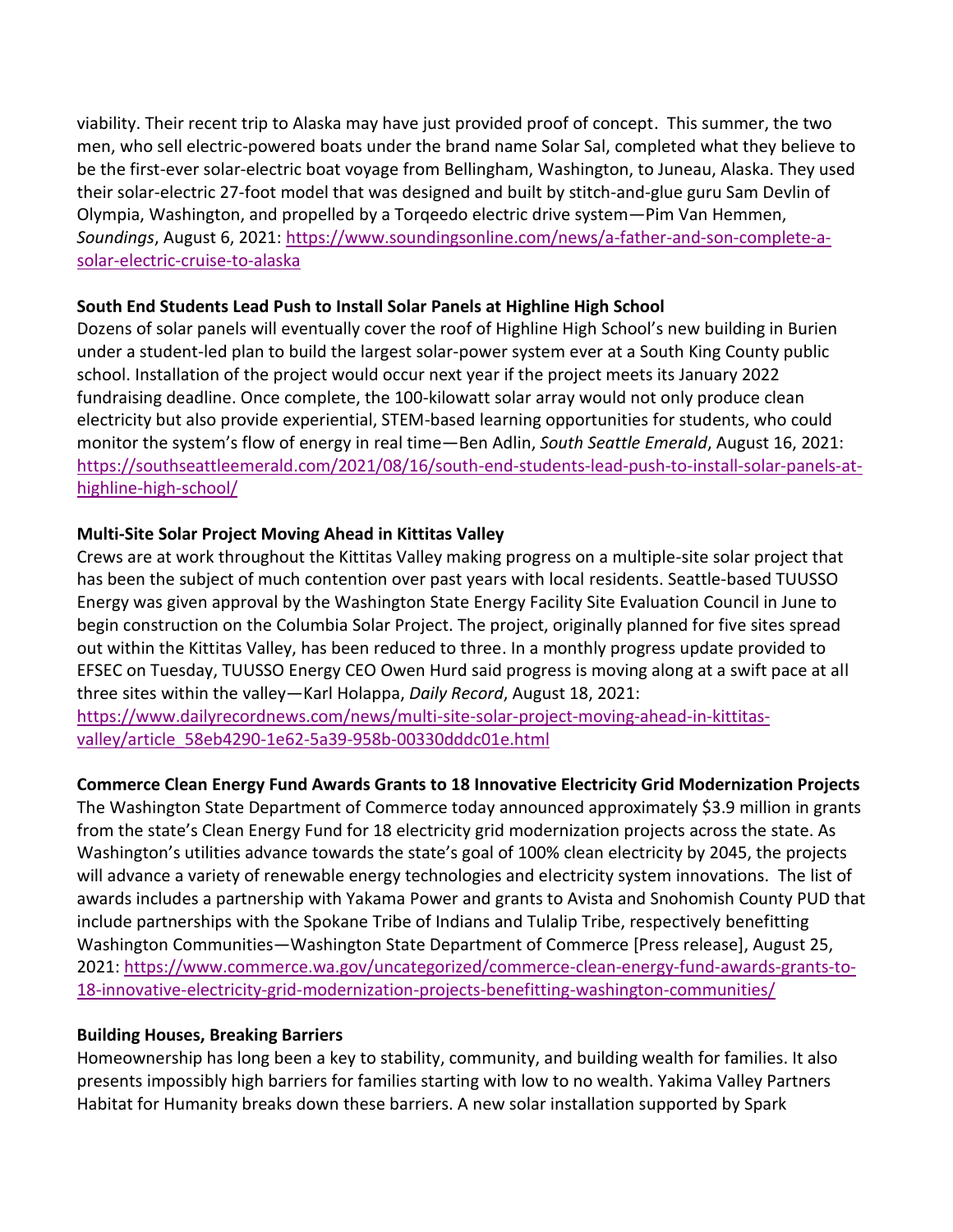Northwest will be a step towards energy independence and community resilience while lowering operating costs and freeing more funding for housing—Spark Northwest [Email newsletter], August 26, 2021:<https://us6.campaign-archive.com/?u=e5468d34bdd76aa4b87675928&id=8b6f63d281>

#### **Silfab Opens Second Solar Panel Assembly Facility in Washington State**

Silfab Solar has announced the opening of its third solar panel assembly facility in North America. The new 400-MW capacity factory in Burlington, Washington is just 24 miles south of its sister factory in Bellingham, Washington. Silfab is headquartered and has its original factory outside Toronto, Ontario, Canada—Kelly Pickerel, *Solar Power World*, August 30, 2021:

[https://www.solarpowerworldonline.com/2021/08/silfab-opens-second-solar-panel-assembly-facility](https://www.solarpowerworldonline.com/2021/08/silfab-opens-second-solar-panel-assembly-facility-in-washington-state/)[in-washington-state/](https://www.solarpowerworldonline.com/2021/08/silfab-opens-second-solar-panel-assembly-facility-in-washington-state/)

# **National News**

### **DOE Awards \$45 Million to Advance Solar Manufacturing and Grid Technologies**

The U.S. Department of Energy (DOE) today announced \$45 million for projects that will help seamlessly integrate clean energy sources onto the grid, supporting the Biden Administration's goal of a decarbonized power sector by 2035. As solar and other renewable energy are rapidly deployed throughout the country, these projects are developing new technologies and capabilities to bolster the resilience of the U.S. electric grid. The funding, which also creates a new \$25 million consortium, will advance the domestic manufacturing of solar energy and electric grid technologies—U.S. Department of Energy, August 11, 2021: [https://www.energy.gov/articles/doe-awards-45-million-advance-solar](https://www.energy.gov/articles/doe-awards-45-million-advance-solar-manufacturing-and-grid-technologies)[manufacturing-and-grid-technologies](https://www.energy.gov/articles/doe-awards-45-million-advance-solar-manufacturing-and-grid-technologies)

#### **Biden Administration Reveals Possible Intent to Extend ITC in New Briefing**

Today, President Biden and the U.S. Department of Energy released an Issue Brief on solar energy research, deployment and workforce priorities. The briefing mentions the possibility of extending the solar ITC to help reach Biden's clean energy goals. SEIA celebrated the brief for addressing a number of solar industry policy priorities. "The Biden administration's report today on solar energy shows that with the right policies in place, solar will help tackle the climate crisis, build a strong U.S. manufacturing sector and create hundreds of thousands of jobs," said Abigail Ross Hopper, president and CEO of SEIA, in a statement—Read more and access the brief: Solar Off-Grid, August 17, 2021: [https://solar-off](https://solar-off-grid.com/2021/08/17/biden-administration-reveals-possible-intent-to-extend-itc-in-new-briefing/)[grid.com/2021/08/17/biden-administration-reveals-possible-intent-to-extend-itc-in-new-briefing/](https://solar-off-grid.com/2021/08/17/biden-administration-reveals-possible-intent-to-extend-itc-in-new-briefing/)

#### **How Automated Permitting can Help Achieve SolSmart Designation**

SolSmart has prepared a short flyer on how local governments can receive points toward designation by using an automated permitting process. Permitting and inspection is an area where local governments can have a major impact on the cost of going solar for residents and businesses. The new flyer provides some initial guidance for communities considering how automated permitting can help achieve SolSmart designation. It includes a table to show how an automated permitting process can assist with meeting SolSmart criteria. For more information and to access the flyer—SolSmart, August 18, 2021: <https://solsmart.org/news/how-automated-permitting-can-help-achieve-solsmart-designation/>

# **Solar Panels Offer Landfills Second Chance at a Useful Life**

Owners of closed landfills have increasingly found ways to repurpose capped and closed sites, with one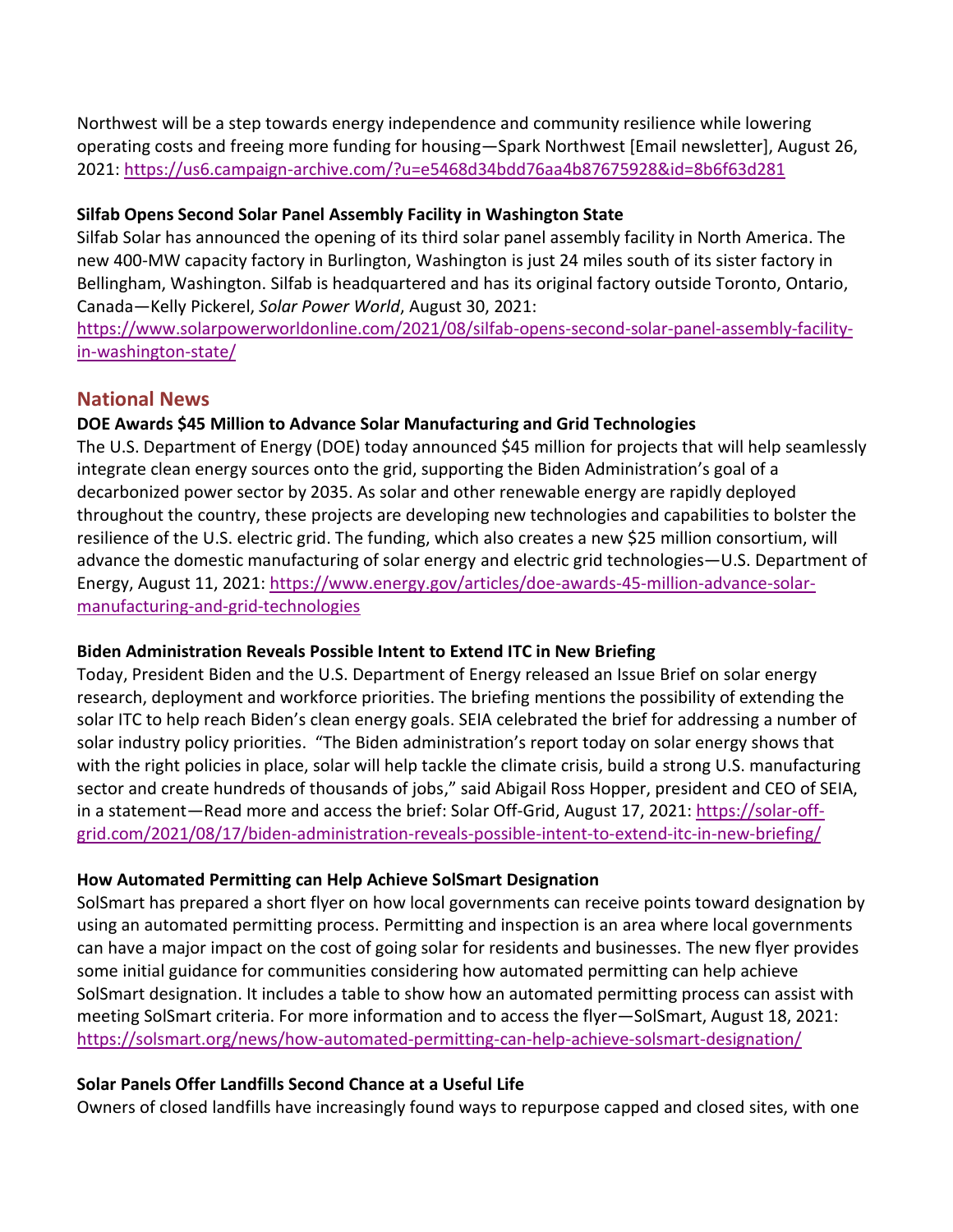new option also tying into America's quest to decrease its dependency on fossil fuels. The former Sunnyside landfill site in Houston may soon host a large-scale solar panel array on its property via a redevelopment project that seems to have largely been met with approval from residents and neighboring property owners—Brain Taylor, *Waste Today*, August 19, 2021: <https://www.wastetodaymagazine.com/article/solar-panels-landfills/>

## **Reports**

#### **New Report: Building Local Resilience Through Solar**

How can local governments integrate solar energy plans with their goals for community resilience? And how can they locate the financing to achieve these goals? [A new SolSmart issue brief,](https://solsmart.org/resources/solar-and-resiliency-integrative-financing-strategies-for-solsmart-communities/) prepared by the Regulatory Assistance Project, sets out to answer these questions. This issue brief, *Solar and Resiliency: Integrative Financing Strategies for SolSmart Communities,* first places community energy resilience planning into the context of a stakeholder-driven identification of community goals. Once goals are established and understood, broad community support for specific energy resiliency projects becomes possible. —SolSmart, *News*, July 29, 2021: [https://solsmart.org/news/new-report-building-local](https://solsmart.org/news/new-report-building-local-resilience-through-solar/)[resilience-through-solar/](https://solsmart.org/news/new-report-building-local-resilience-through-solar/)

#### **Guide to 100% Clean Energy States**

This guide provides state officials and other stakeholders with information about the 18 states (plus the District of Columbia and Puerto Rico) that have adopted 100% clean energy goals. It includes information about the plans and other implementation reports that some of those states have produced. It is divided into five parts: Table of 100% Clean Energy States, Map and Timelines of 100% Clean Energy States, Summaries of State 100% Clean Energy Plans, Visual Comparison of State 100% Clean Energy Plans, and State Legislation, Plans, Reports and other Documents—Clean Energy States Alliance, August 19, 2021: [https://www.cesa.org/resource-library/resource/guide-to-100-clean-energy](https://www.cesa.org/resource-library/resource/guide-to-100-clean-energy-states/)[states/](https://www.cesa.org/resource-library/resource/guide-to-100-clean-energy-states/)

#### **Report Shows Strong Solar+Storage Market Growth… and Plenty of Room for Improvement**

Interest in pairing solar with battery storage has surged over the past few years, largely driven by concerns about the reliability of the country's outdated electric grid and the reality of increasingly severe power outages. A new report from Lawrence Berkeley National Laboratory provides a valuable initial look at residential and non-residential distributed solar+storage markets, showing significant growth and huge potential for the future. Read more and access the report— *Community Solar Projects and Programs: Today and Tomorrow*—Seth Mullendore, *PV Magazine*, August 13, 2021[: https://pv](https://pv-magazine-usa.com/2021/08/13/report-shows-strong-solarstorage-market-growth-and-plenty-of-room-for-improvement/)[magazine-usa.com/2021/08/13/report-shows-strong-solarstorage-market-growth-and-plenty-of-room](https://pv-magazine-usa.com/2021/08/13/report-shows-strong-solarstorage-market-growth-and-plenty-of-room-for-improvement/)[for-improvement/](https://pv-magazine-usa.com/2021/08/13/report-shows-strong-solarstorage-market-growth-and-plenty-of-room-for-improvement/)

# **Upcoming Conferences, Webinars**

#### **Solar Celebration at the Hands on Children's Museum, Olympia, WA: October 2 at 6:00 p.m.**

Please join Hummingbird and Solarize Thurston participants and partners for an eventful evening at the Hands on Children's Museum. They will be serving drinks, geeking out about solar, and enjoying the Museum's 150 exciting exhibits, 10 beautiful galleries and a half acre of outdoor space. You might even win a prize in a solar themed raffle. For more information see:<https://olysol.org/solarize-thurston/>